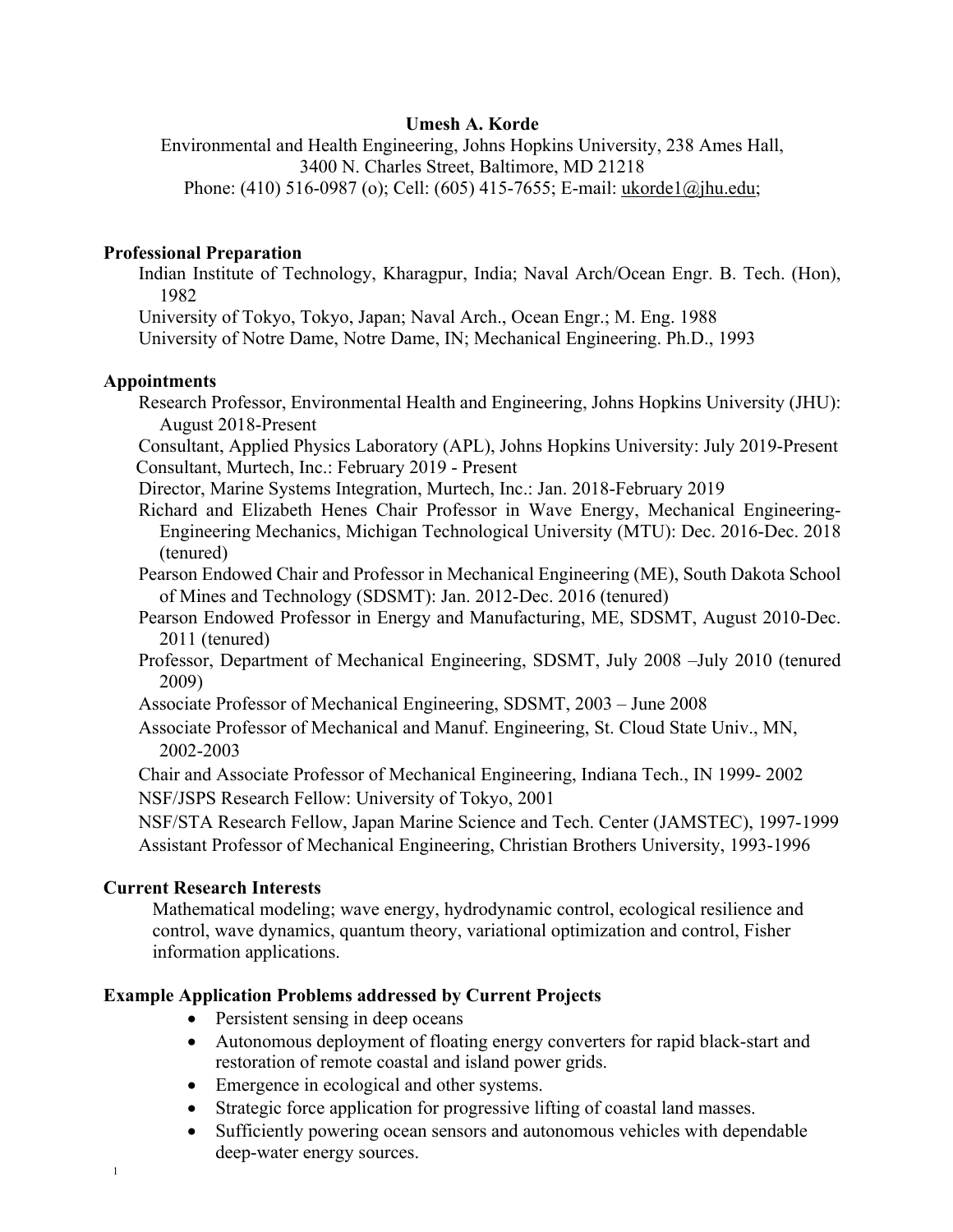• Multi-degree of freedom actuation for impedance matching conversion from irregular waves.

### **Honors and Recognition**

Press Releases on research: *New approach optimizes use of future wave electricity generators during disaster*, AIP, over 7 news outlets, Eurekalert, Science Daily, Homeland Security News Wire, UN Prevention web, etc. Top 5% of all articles scored by Altmetric;

On camera appearance: https://foxbaltimore.com/news/local/hopkins-professor-working-onusing-wave-energy-to-restore-power-after-emergency

Johns Hopkins Engineering Magazine Fall/Winter 2019: Impact article;

Johns Hopkins Magazine, Winter 2019: feature article.

Featured Article: *J. Renewable and Sustainable Energy (AIP*), v. 11, n. 3, 2019.

Fellow, American Society of Mechanical Engineers (ASME)

Session Chair: Numerous conferences including *European Wave and Tidal Energy Conferences, OMAE Conferences, IFAC 2014*, *SPIE Smart Structures and Materials*, etc. Co-Guest Editor: *J. Ocean Engineering and Marine Energy*: Springer; special issue on wave energy conversion (with Antonio Falcao and John V. Ringwood) 2015 Associate Editor: *J. Ocean Engineering and Marine Energy*, Springer, since April 2014 Book Review Editor: *J. Ocean Engineering and Marine Energy*, Springer, since April 2014 ASME (OMAE) *Conference*; Special Appreciation Award: 2006, 2013 Associate Editor, Editorial Board: *Ocean Engineering* (Elsevier), January 2006-December 2015 Reviewer: NSF, ARPA-E, external reviewer: faculty promotion/tenure dossiers

Member, US Technical Advisory Board, ANSI/IET TC 114 Marine Hydrokinetic Energy Japanese Government Distinguished Foreign Scientist: 1995

Invited talks: Sandia National Labs (2014); IFAC 2014 (Wave energy); MTU 2016; Maynooth University, Ireland; Wave Energy Workshops 2014, 2016; ASHRAE Meeting 2014, SDSMT Women in Sci. and Eng., 2014, METS 2017 Sandia Workshop; Great Lakes Research Center, MTU 2017; Johns Hopkins Wolman Environmental Health and Engineering Seminar, Jan. 2019; Johns Hopkins Center for Environmental and Applied Fluid Mechanics Seminar, March 2019; Johns Hopkins Applied Physics Laboratory, April 2019

# **Current Collaborators**

Johns Hopkins Applied Physics Laboratory, Johns Hopkins Bloomberg School of Public Health, Johns Hopkins Civil Engineering Department, Johns Hopkins Environmental Health and Engineering Department; Sandia National Laboratories; Naval Information Warfare Center Pacific and Atlantic, Office of Naval Research, Monterey Bay Aquarium Research Institute; University of Hawaii at Manoa, etc.

# **Patent Disclosures at JHU**

- 1. Persistent Sensing of Underwater Objects with Impedance-matched Energy Converter Arrays: JHU Ref. C16015
- 2. Rapid Power Restoration after Extreme Events with Mobile, Unmoored, Siteindependent-high-performance Wave Energy Devices: JHU Ref. C16016
- 3. A Deep-sea Sea-floor Energy Source Powered by Second-order Surface Wave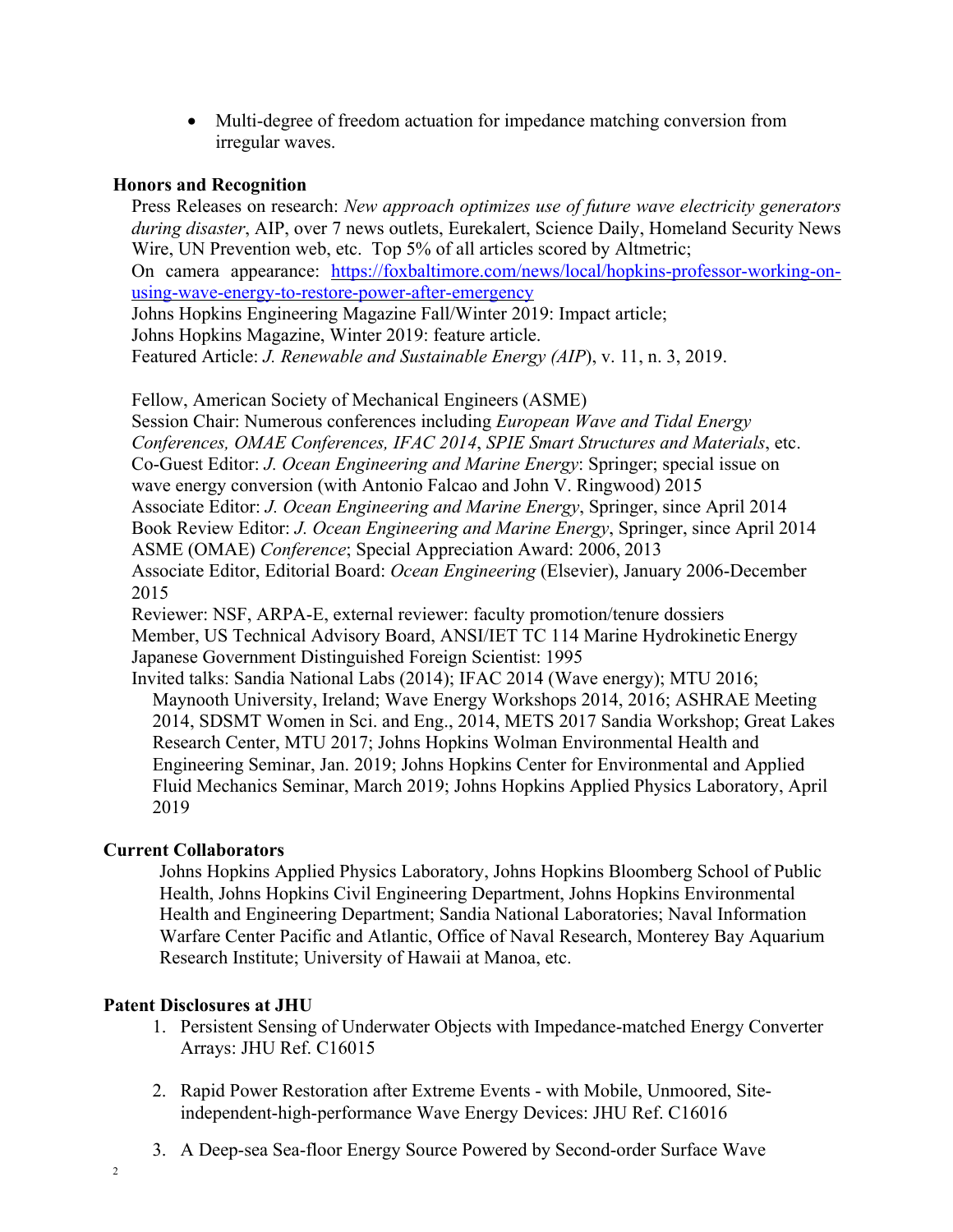Interactions: JHU Ref. C16120

## **Funded Research**

### *Current Grants/Contracts:*

- 1. PI: Deep-ocean microseism energy harvesting; **Office of Naval Researc**h; proposal pending, February 2020.
- 2. PI: Persistent sensing with impedance-matched energy converters: **Office of Naval Research**: (\$305,000): funded, February 2020.
- 3. PI: Digital displacement hydraulic power take-off for wave-by-wave impedance matching: **Sandia National Laboratories, Department of Energy**: funded, February 2020.
- 4. PI: Underwater infrasonic detection: **Naval Information Warfare Center-Pacific**: (\$47,800): funded February 2020.
- 5. PI: Integrating efficient and dependable wave power generation into ocean-sensing buoys: a pilot study; **National Science Foundation**: (\$300,000): Nov. 2019 start; new project at JHU with JHU Applied Physics Laboratory and Monterey Bay Aquarium Research Institute (MBARI).
- 6. PI: Using X-band radar to provide near-optimal control of a wave energy device in numerical simulations: [**Naval Facilities and Engineering Command Engineering and Expeditionary Warfare Center (NAVFAC EXWC**)]: Contract ongoing since January 2017 (\$440,000): work transferred as of June 2019
- 7. PI: 10-fold improvement in wave energy converter performance for dynamic microgrids: **Defense Advanced Research Projects Agency (DARPA**): contract completed (deliverables met) (\$250,000); follow-on in discussion
- 8. PI: Integrating new object detection capability into a coastal energy conversion system **Office of Naval Research (ONR)**: grant ongoing since January 2016 (\$876,000): January 2016
- 9. PI: Wave-by-wave control for near-optimal conversion on small (1-1.3 m radius) buoys for ocean sensing [**National Science Foundation (NSF)**]: grant ongoing since July 2016 (\$327,000): transferred to JHU as of July 2018
- 10. PI: Deterministic wave prediction; Contract through **Sandia National Laboratories**, Water Power Technologies Group, advisor and collaborator on wave energy converter control (**Department of Energy (DOE)**; multi-year): Current; my role in overall project: geometry, hydrodynamics, control design, wave prediction (\$95,000 for 2019): Funded.
- 11. PI: Underwater infrasonic detection: seismic propagation: Contract through **Naval Information Warfare Center (NIWC)-Pacific**; consultant support through JHU Applied Physics Laboratory (\$20,000): February 2020, funded.

# *Prior Grants/Contracts:*

- 1. PI: "Subreflector Actuation for Reconfigurable Antennas", **Army ResearchLaboratory (ARL)**: Concluded, December 2013 (\$86,000)
- 2. PI: "Shielding on Sounding Rockets and Launch Vehicles', **Air Force Research Laboratory (AFRL)**, Kirtland AFB, NM: Concluded September 2012 (\$300,000)
- 3. PI: "Shielding Rocket Payloads in Transient Acoustic Loads', **Air Force Research Laboratory (AFRL)**, Kirtland AFB, NM: Concluded September 2012 (\$256,000)
- 4. PI: "Noise Shielding On Launch Vehicles", **AFRL**, Kirtland AFB, NM: ConcludedSept.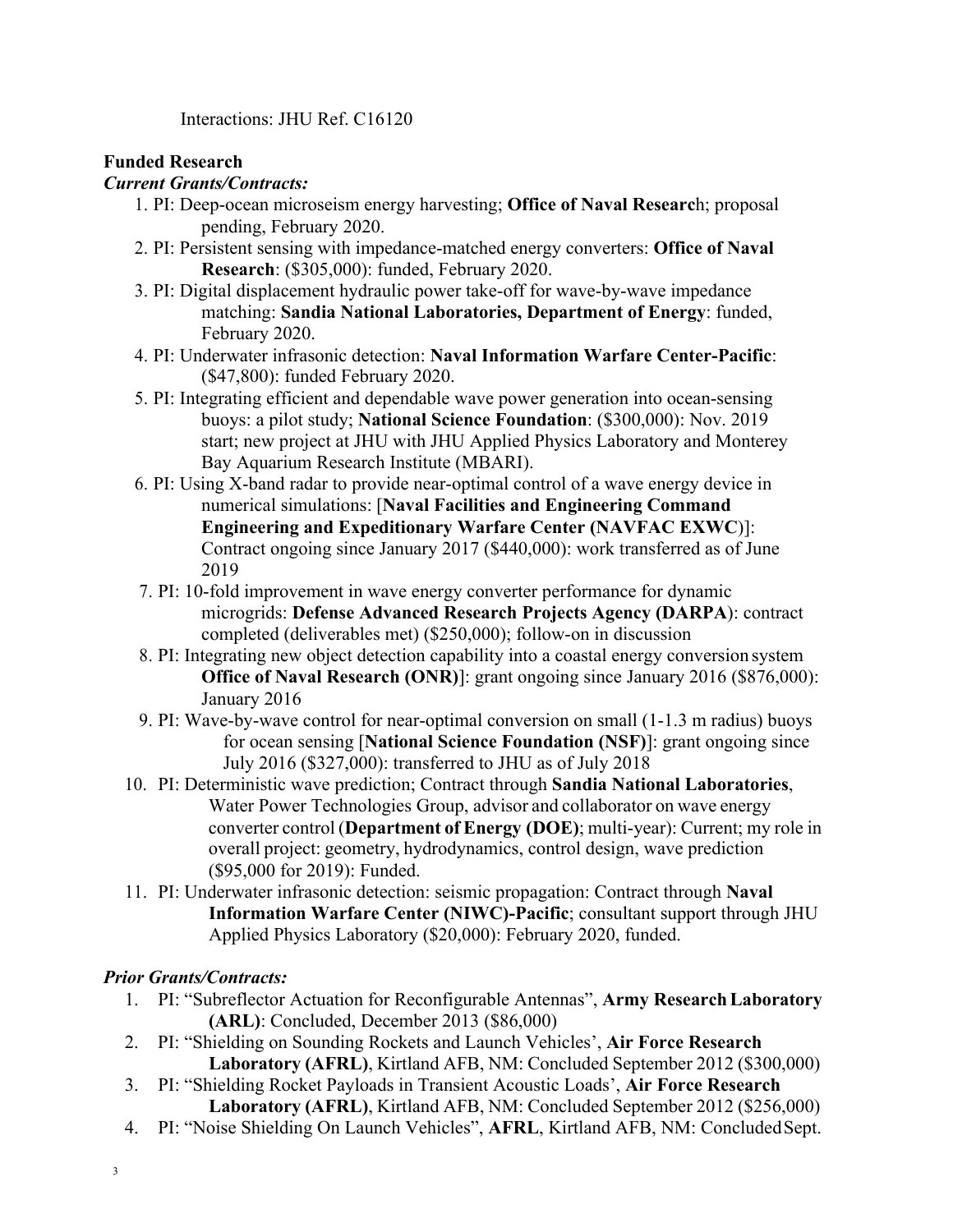2012 (\$293,000)

- 5. PI: "Advanced Smart Structures", **AFR**L, Kirtland AFB, NM: Concluded August 2009 (\$325,000)
- 6. PI: "Self-Repair of Space Structures", **AFRL**, Kirtland AFB, NM: Concluded. Sept. 2012 (\$150,000)
- 7. PI: "Intelligent Passive Damping of Membrane Structures", **AFRL**, Kirtland AFB, NM: Concluded September 2012 (\$200,000)
- 8. Co-PI: "Model Driven Feedforward Control of Laser Powder Deposition", **Army Research Laboratory**: Concluded December 2013; my role: analytical modeling, control design (\$525,000)
- 9. Co-PI: "Friction stir welded space structures for Passive Structural Damping", **Air Force Research Lab (AFRL)**, Concluded 2008; my role: analytical modeling and experimental testing (\$550,000)
- 10. Co-PI: "Instrumentation for Advanced Material Characterization", **National Science Foundation (NSF)**, Major Research Instrumentation Grant: Concluded July2006; 1/3 of the project: one instrument acquisition, set up, calibration, personnel training (\$400,000)
- 11. PI: "Advanced High Performance Micromachines", **NSF/EPSCoR + State of SD** Grant: Concluded July 2006 (\$60,000)
- 12. PI: College of Engineering Research Grant, St. Cloud State University, Spring 2003 (\$6,000)
- 13. PI: National Science Foundation Japan Program/ Japan Society for Promotion of Science: Principal Investigator, 2001 (\$40,000)
- 14. PI: Consulting Grant from Japan Marine Science and Technology Center, 2000 (\$5,000)
- 15. PI: **National Science Foundation International Program** grant: May 1997 (\$10,000)
- 16. PI: Japan Science and Technology Agency **NSF/STA Program Fellowship**, May1997 April 1999 (2-years; full support  $+$  research, travel support)
- 17. PI: **Japanese Government Research Award for Distinguished Foreign Specialists**, 1996 (1 month + travel)
- 18. Co-PI: **Ball Foundation** Initiation Grant or Applied Research Center; Joint Project Director, 2000: my role: configuration design, development of new applications in wave energy (\$26,000)
- 19. Co-PI: **National Science Foundation ILI** Program; Integrated Manufacturing Laboratory; Co-Project Director, 1995; my role: overall configuration design, robotics and integrated manufacturing: hardware design, acquisition, testing (\$100,000)
- 20. PI: **Society of Manufacturing Engineers** Education Foundation Grant; Project Director, 1995 (\$25,000)
- 21. PI: College of Engineering Research Grant, Christian Brothers University, Summer, 1994 (\$5,000)

# **Publications**

**A***. Books:*

- 1. Korde, U. A. and J. V. Ringwood, *Hydrodynamic Control of Wave Energy Devices*, Cambridge University Press, September 2016; ISBN 9781139942072
- **A.**Korde, U. A., *Engineering Mathematics for Marine Applications*, Cambridge University Press, in preparation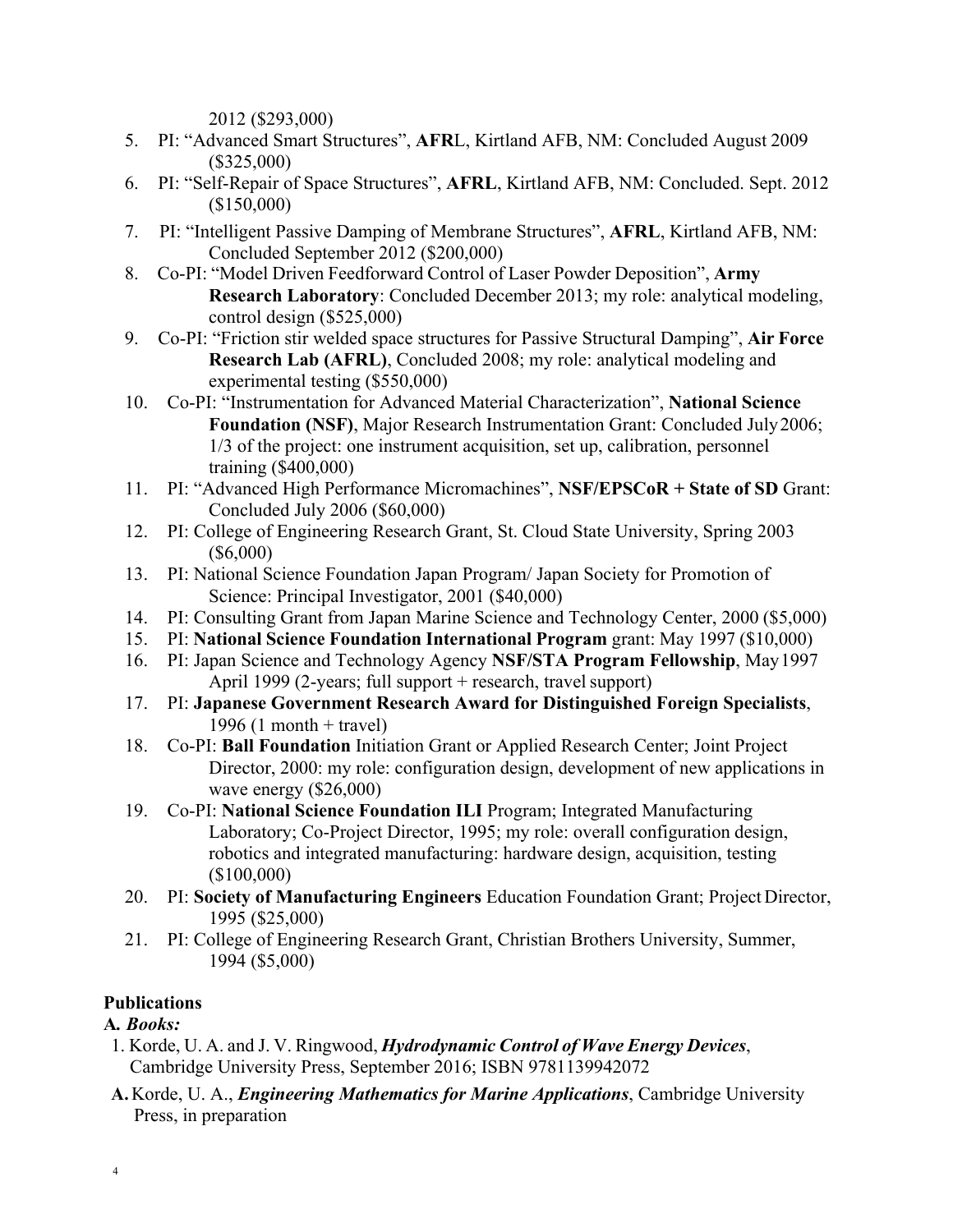# **B.** *Journal Papers***:**

- 1. Korde, UA, Coe, RG, Bacelli, G, 'Deterministic incident wave prediction in intermediate water depth', submitted, February 2010
- 2. Korde, UA, 'Enhancing the resilience of energy systems: optimal deployment of wave energy devices following coastal storms', *Journal of Renewable and Sustainable Energy (AIP)*, v. 11, n. 3, 2019
- 3. Korde, UA, 'Wave energy conversion under wave-by-wave impedance matching with amplitude and phase-match limits', *Applied Ocean Research*, v. 90, September 2019,101858.
- 4. Korde UA, Lyu JY, Robinett RD, Wilson DG, Bacelli G, Abdelkhalik O, 'Constrained nearoptimal wave-by-wave control of a wave energy device in three oscillation modes', *Applied Ocean Research*, v. 69, November 2017, pp. 126-137
- 5. Korde UA, Song JJ, Robinett RD, Abdelkhalik O, 'Hydrodynamic design and near- optimal wave-by-wave control of a small wave energy device for ocean measurement applications', *Marine Technology Society Journal*, November/December 2017
- *6.* Korde UA, Robinett RD, Wilson DG, 'Wave-by-wave control in irregular waves for a wave energy converter with approximate parameters' *J. Ocean Engineering and Marine Energy*, DOI 10.1007/s40722-016-0068-0, March 2016; pp. 501-519
- 7. Abdelkhalik O, Robinett RD, Zhou S, Bacelli G, Coe R, Bull DL, Wilson DG, Korde UA, 'On the optimal control design of wave energy converters with wave prediction', *J. Ocean Engineering and Marine Energy*, 2016, DOI:10.1007/s40722-016-0048-4
- 8. Korde UA, 'Near-optimal control of wave energy converters in irregular waves with propagation-model driven wave prediction', *Applied Ocean Research*, v. 53, 2015, pp. 31- 45, DOI: j.apor.2015.07.007
- 9. Korde UA, 'Energy storage requirements for approximate near-optimal control of two axisymmetric wave energy devices', *IFAC Annual Reviews in Control*, Oct. 2015, DOI: j.arcontrol.2015.08.004
- 10. Korde UA, Ertekin RC, '\Wave energy conversion by controlled floating and submerged cylinder buoys', *J. Ocean Engineering and Marine Energy*, March 2015, DOI: 10.1007/s40722-015-0021-7
- 11. Korde U.A., 'On using up-wave surface elevation for efficient wave energy conversion in irregular waves', *Applied Ocean Research*, v. 46, June 2014, pp. 79-93
- 12. Korde U.A., Ertekin, R.C. 'On wave energy focusing and conversion in open water', *Renewable Energy -* an international journal, v. 62. February 2014, pp. 84-99
- 13. Engberg T, Korde U.A, 'Modeling of the acoustic response of payload bays within launch vehicle fairings', *AIAA J. Spacecraft and Rockets*, v. 50, n. 2, 2013, pp. 423-432
- 14. Fehrman, B.C., Korde U.A., 'Time reversed focusing for targeted delivery of energy to accelerate epoxy crack healing', *J. Intelligent Material Systems and Structures*, v. 24, n. 15, 2013, pp. 1865-1887
- 15. Korde, U.A., 'On a submerged device with active control for efficient wave energy conversion', *GREEN: Int. J. Sustainable Energy Conversion and Storage*, June 2012; invited
- 16. Holenstein B, Fehrman BC, Wickersham MA, Korde UA, Genet R, 'Low cost active secondary mirrors', *Amateur Astronomy*, n. 70, March, 2011.
- 17. Korde, UA, 'Large-displacement electrostatic actuation of membrane reflectors through mechanical control of electrode-membrane gap', *J. Intelligent Material Systems and Structures,* v. 21, January 2010, pp. 61-82
- 18. Korde, U.A., 'Large-displacement control of variable area electrostatic actuation for membrane reflectors', *J. Intelligent Material Systems and Structures*, v. 20, n. 6, 2009, pp. 697-721
- 19. Korde, U.A., Wickersham M.A., Carr S.G., 'Effect of a negative capacitance circuit on the outof-plane stiffness and dissipation of piezoelectric membranes', *J. Smart Materials and*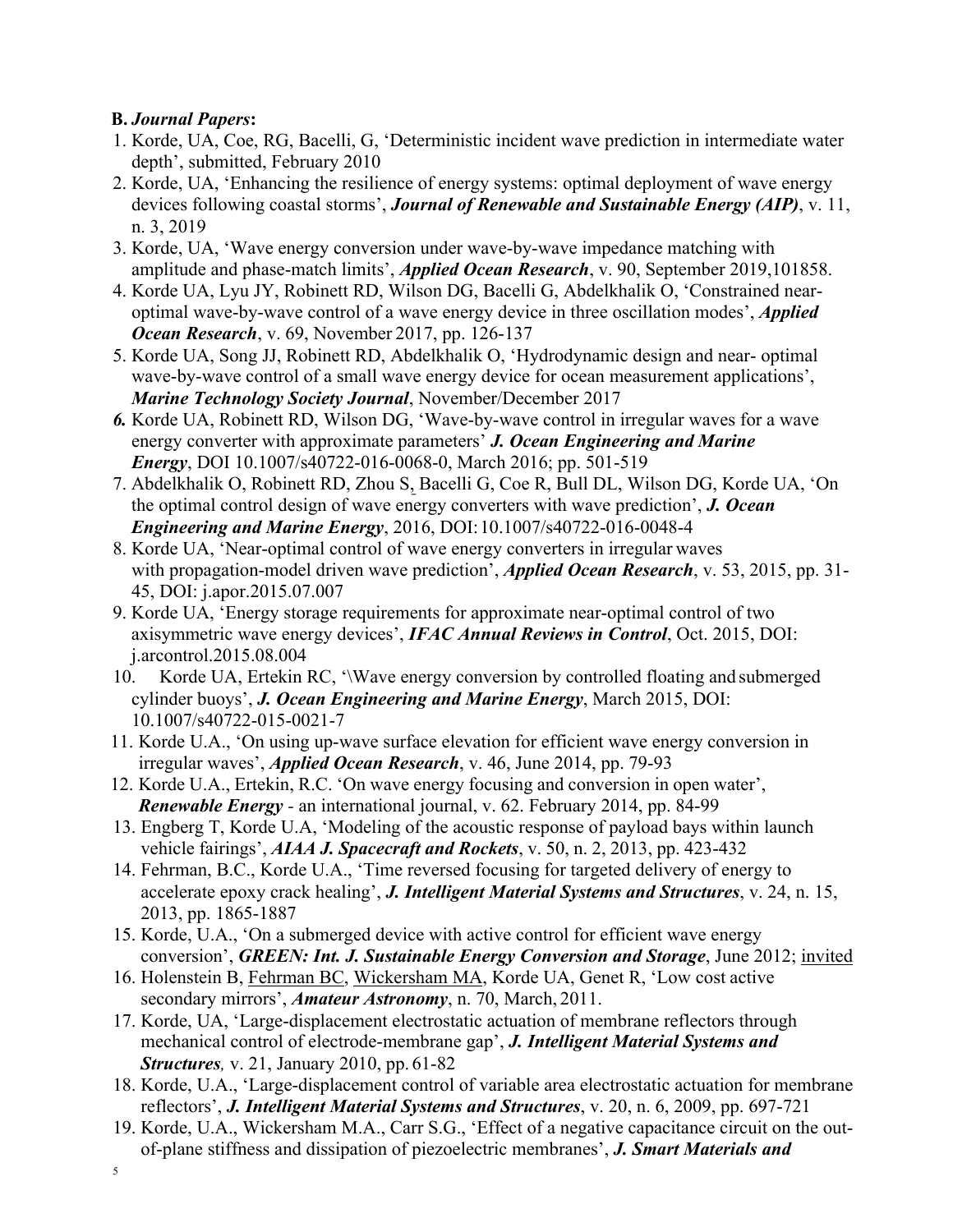*Structures*, 17 (2008) 035017 (13pp); doi:10.1088/0964-1726/17/3/035017

- 20. Korde U.A., 'Studies on area controlled electrostatic actuation of small membrane reflectors', *J. Intelligent Material Systems and Structures*, v. 19, n. 11, 2008, pp. 1339-1359
- 21. Jenkins, C.H., and Korde, U.A., 'Experimental membrane vibrations: an historical perspective and recent results', *J. Sound and Vibration,* v. 295 (3-5), pp. 602-613, August 2006
- 22. Korde, U.A., 'Study of a jet-propulsion method for an underwater vehicle', *Ocean Engineering*, v. 31, pp. 1205-1218, 2004
- 23. Korde, U.A., 'Systems of reactively controlled oscillating bodies in wave energy conversion', *Applied Ocean Research*, v. 25, n. 2, pp. 79-91, 2003
- 24. Lin, F., Schoen M. and Korde, U.A. 'Phase control of floating bodies from an onboard reference', *Applied Ocean Research*, v. 23, n. 5, pp. 251-262, 2001
- 25. Korde, U.A., 'Latching control of wave energy devices from an active reference', *Ocean Engineering*, v. 29, n. 11, pp. 1343-1355, 2001
- 26. Korde, U.A. 'Use of oscillation constraints in providing a reaction on deep-water floating wave energy devices', *Int. J. Offshore and Polar Eng*., v. 11, n. 2, pp. 155- 160, 2001
- **27.** Korde, U.A. 'Hydrodynamics of a tail-tube buoy', *Ocean Engineering*, v. 27, pp. 1473**-**1484, 2000
- 28. Korde, U.A., 'On providing a reaction for efficient wave energy absorption by floating devices', *Applied Ocean Research*, v. 21, n. 6, pp. 587-599, 1999
- 29. Korde, U.A., Karlsson, P., and Flinkberg, E., 'Use of an on-board motion compensated block to enhance wave-energy conversion by floating devices', *J. JAMSTECR*, v. 38, Oct. 1998
- 30. Korde, U.A., 'On efficient primary energy conversion in irregular waves', *Ocean Engineering*, v. 26, pp. 625-651, 1999
- 31. Korde, U.A., 'Active heave compensation on drill-ships in irregular waves', *Ocean Engineering*, v. 25, no. 7, pp. 541-561, 1998
- 32. Korde, U.A., 'Performance of a wave-energy device in shallow-water, nonlinear waves: Part I, *Applied Ocean Research*, v. 19, no. 1, pp. 1-12, 1997
- 33. Korde, U.A., 'Performance of a wave-energy device in shallow-water, nonlinear waves: Part II, *Applied Ocean Research*, v. 19, no. 1, pp. 13-20, 1997
- 34. Gonzalez-Galvan E, Skaar SB, Korde UA, Chen W, 'Application of a precision enhancing technique to 3-D camera-space manipulation', *Int. J. Robotics Research*, v. 16, n. 2, 1998, pp. 240-257
- 35. Chen, W.Z., Korde, U.A., Skaar, S.B., 'Position control experiments using vision', *Int. J. Robotics Research*, v. 13, no 4, pp. 199-208, 1994
- 36. Korde, U.A., 'On the control of wave energy devices in multi-frequency waves', *Applied Ocean Research*, v. 13, no. 3, pp. 132-141, 1991
- 37. Korde, U.A., 'Development of a reactive control apparatus for a 2-dimensional oscillating water column wave energy device', *Ocean Engineering*, v. 18, no. 5, pp. 465-483, 1991
- 38. Korde, U.A., 'A power take-off mechanism for maximizing the performance of an oscillating water column wave energy device', *Applied Ocean Research*, v. 13, no. 2, pp. 75-81, 1991
- 39. Korde, U.A., 'Study of a wave energy device for possible application in communication and spacecraft propulsion', *Ocean Engineering*, v. 17, no. 6, pp. 587-599, 1990

# **C.** *Technical Monthly***:**

6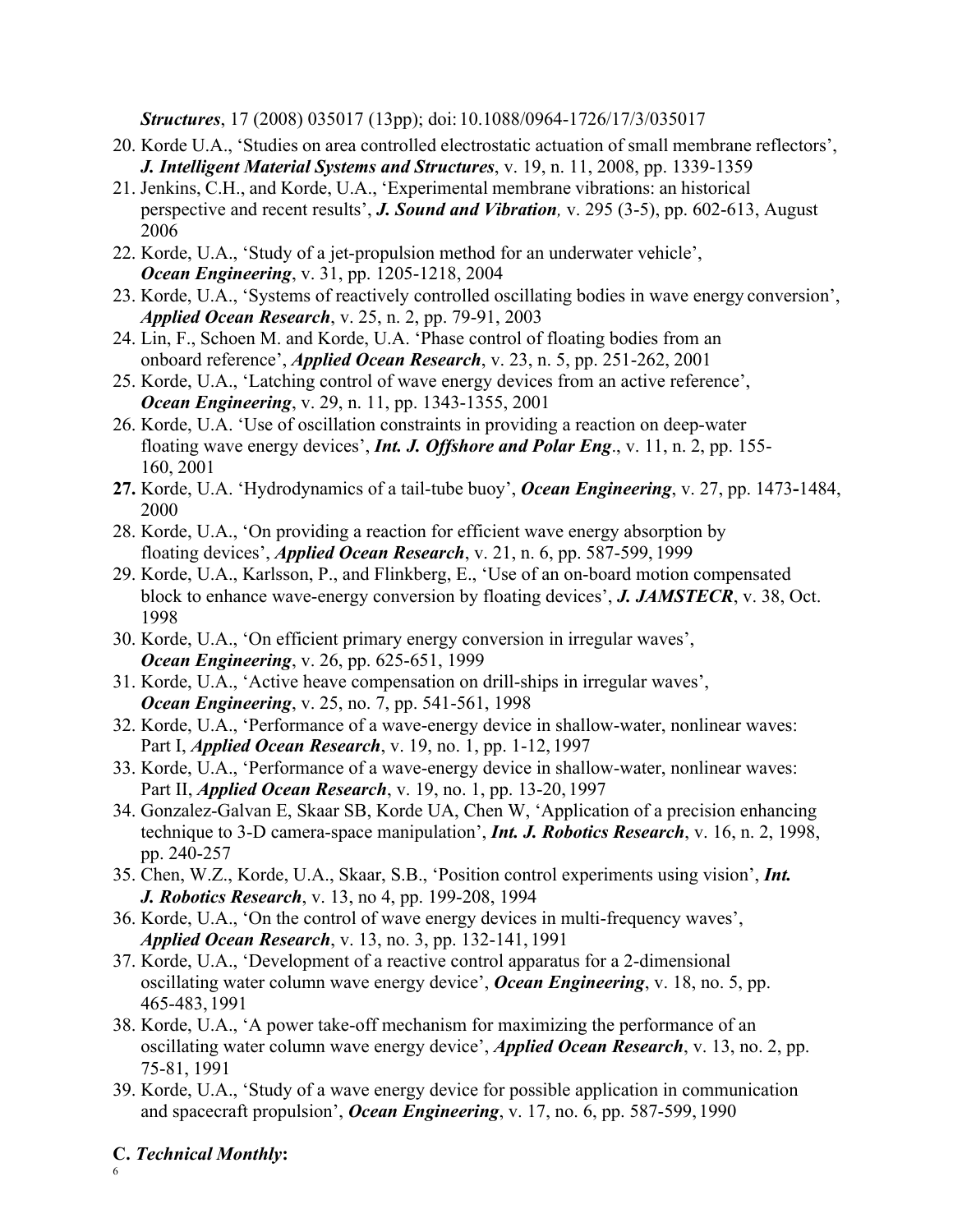**1.** Korde, U.A., 'Active control applications in wave energy conversion', *Sea Technology*, v. 43, n. 7, July 2002 (invited article)

# **D.** *Peer-Reviewed Conferences***:**

- 1. Korde UA, Coe RG, Bacelli G, 'Deterministic wave elevation prediction for real-time impedance Matching control of wave energy devices in intermediate waters, *Marine Energy Technology Systems, METS*- Water Power Week, Washington, DC, 2019
- 2. Korde UA, Robinett RD, Wilson DG, Bacelli G, Abdelkhalik O, 'Deterministic wave prediction and near-optimal wave by wave control of a wave energy converter', *Proc. European Wave and Tidal Energy Conference*, Cork, Ireland, August 2017
- 3. Korde UA, Robinett RD, Wilson DG, 'Hydrodynamic Modeling and Control of Buoy Oscillations for Efficient Use of Wave Power in Ocean Sensing', *ONR/MTS Buoy Workshop*, Woods Hole, April 2016
- 4. Bacelli G, Coe R, Wilson DG, Abdelkhalik O, Korde UA, Robinett RD, Bull DL, 'A comparison of WEC control strategies for a linear WEC model', *Int. Marine Renewable Energy/Marine Energy Technology Conference*, Washington DC, April 2016
- 6. Korde UA, Robinett RD, Wilson DG, 'Wave-by-wave adaptive control for maximum power absorption by a wave energy converter in irregular waves', *Proc. MTS/IEEE Oceans 2015 Conference*, Washington, DC, October, 2015
- 7. Korde UA, 'Approximate near-optimal control of two 2-body axisymmetric devices in irregular waves', *Proc. European Wave and Tidal Energy Conference (EWTEC)*, Nantes, France, September, 2015
- 8. Korde UA, 'Energy storage requirements for near-optimal smooth real-time hydrodynamic control in irregular waves', *19th Congress Int. Federation of Automatic Control World Congress (IFAC 2014)*, Aug. 2014, invited paper, Cape Town, SA
- 9. Korde UA, Ertekin RC, 'Near-optimal time domain control of small buoys in irregularwaves', 5. *Proc. ASME ; 33rd Int. Conf. OMAE*, San Francisco, CA, OMAE 2014-24570
- 10. Korde UA, Ertekin RC, 'Control strategies for small buoys equipped for wave energy generation', *ONR/MTS Buoy Workshop*, San Diego, CA, March 2014
- 11. Korde UA, 'Up-wave surface elevation for smooth hydrodynamic control of wave energy conversion in irregular waves', *Oceans 2013*, San Diego, CA, Sept. 2013
- 12. Korde UA, Ertekin RC, 'An open water submerged device for wave energy focusing and conversion', *European Wave and Tidal Energy Conversion (EWTEC)*, Aalborg, Denmark; Sept. 2013
- 13. Korde UA, Ertekin RC, 'Active-controlled submerged wave energy device', *Proc. 4th International Conference on Ocean Energy*, Dublin, Ireland, October 2012
- 14. Fehrman BC, Cushman AJ, Korde UA, 'Iterative time reversal in dispersive and non- dispersive media', *Proc. 53rd AIAA SDM Conference*, Honolulu, HI,2012
- 15. Musil EJ, Reddy AE, Korde UA, Widerner C, 'Friction stir processing of aluminum for enhanced damping: modeling and testing', *Proc.* **53rd** *AIAA/ASME/ASCE Structural Dynamics,* Honolulu, HI, 2012
- 16. Cushman AJ, Fehrman BC, Korde UA, 'Accelerating the rate of epoxy crack healing', *Proc. SPIE Smart Structures/Materials 2012*, San Diego, CA, March 2012
- 17. Comrie J and Korde UA, 'Vibroacoustic studies on sounding rocket bulkheads', *Proc. 19 th SPIE Smart Structures and Materials Conference*, San Diego, CA, March 2012
- 18. Fehrman BC, Cushman A, Korde UA, 'Using focused acoustic excitation to accelerate crack healing', *52nd AIAA SDM/Adaptive Structures Conference,* full paper presented at the conference; April 2011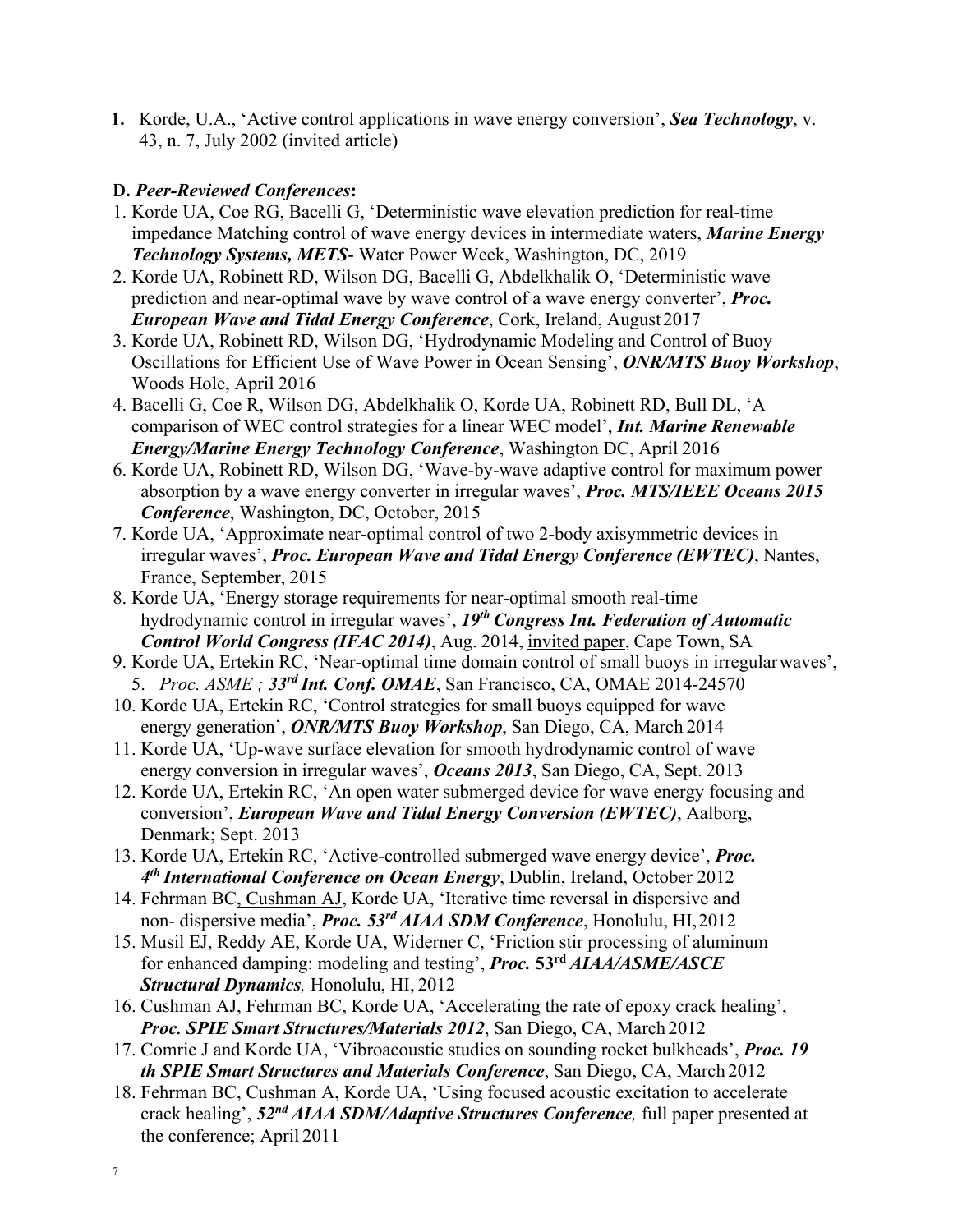- 19. Engberg T, Kizer J, Korde UA, 'Acoustic modeling of rocket payload bays within launch fairings', *Proc. 52nd AIAA SDM/Adaptive Structures Conference*, April 2011
- 20. Comrie J, Korde UA, 'Laboratory testing of sounding rocket vibroacoustic response', *Proc. 51st AIAA SDM/Adaptive Structures Conference*; April 2011
- 21. Comrie J, Korde UA, 'Laboratory testing of sounding rocket vibroacoustic response', *Proc. 51st AIAA SDM/Adaptive Structures Conference*; April 2011
- 22. Cushman AJ, Fehrman BC, Korde UA, 'Experiments on the focusing and use of acoustic energy to enhance the rate of polymer healing', *Proc. SPIE Smart Structures/Materials 2011*, March 2011
- 23. Kizer J, Fontaine MR, Korde UA., 'Sound pressure damping with piezoelectric membranes with negative capacitance circuits', *Proc. SPIE Smart Materials/Structures Conference*; March 2011.
- 24. Wickersham MA, Fehrman BC, Robinson LK, Downs AW, Korde UA, 'Electrostatically actuated membrane mirrors with mechanical control of electrode gap', *2010 Mirror Technology Days Conf.*, presented.
- 25. Robinson LK, Wickersham MA, Korde UA, Fehrman BC, 'Experiments on a twelve mode membrane mirror with boundary located electrostatic actuators', *51st SDM***/***18th AIAA/ASME/ASCE Adaptive Structures Conf.***,** April 2010
- 26. Fehrman B, Petersen EA, Barnes KA, Korde UA, 'Using focused acoustic excitation to accelerate crack healing', *51st SDM***/***18th AIAA/ASME/ASCE Adaptive Structures Conf.*, April 2010
- 27. Engberg T, Kizer J, Korde UA, 'Acoustic shielding of rocket payloads within launch fairings',  $51^{st}$  *SDM*/18<sup>th</sup> *AIAA*/*ASME*/*ASCE Adaptive Structures Conf.*, April 2010
- 28. Fontaine MR, Wickersham MA, Korde UA., 'Study of a tuned vibration absorber using piezoelectric patches with active shunt circuits', *17th SPIE Smart Structures and Materials Conf.*, March 2010
- 29. Petersen EA, Fehrman B, Barnes, KA, Korde UA, 'Experiments on focusing and use of acoustic energy to enhance the rate of polymer healing', *17th SPIE Smart Structures and Materials Conf.,* March 2010
- 30. Barnes KA, Korde UA, Jenkins CH, Winter RM, 'On the use of acoustic excitation to accelerate self-healing in polymers', *2nd Int. Conf. on Self-Healing Materials*, Chicago, June 2009
- 31. Sarrazin JC, Jenkins CH, Korde UA, Rutherford SA, 'Ultrasonic self healing', *2nd Int. Conf. on Self-Healing Materials*, Chicago, June 2009.
- 32. Robinson LK, Wickersham MA, Korde UA, 'Membrane mirrors with boundary located actuators',  $50<sup>th</sup> SDM/17<sup>th</sup> AIAA/ASME/ASEA$  daptive Structures Conf., April2009.
- 33. Wickersham MA, Fehrman BC, Robinson LK, Downs AW, Korde UA, 'Electrostatic actuation with discrete area actuation for steering and focusing with membrane mirrors', *16th SPIE Smart Structures and Materials Conf.*, April 2009.
- 34. Fontaine MR, Wickersham MA, Korde UA., 'Altering the natural frequencies of simply- supported piezoelectric membranes using negative capacitance circuits', *16th SPIE Smart Structures and Materials Conf.*, March 2009.
- 35. Fontaine MR, Wickersham MA, Korde UA., 'Modifying the natural response of piezoelectric membranes with negative capacitance circuits', *50th SDM***/***16th AIAA/ASME/ASCE Adaptive Structures Conf.*, April 2009.
- 36. Zelfer TJ, Korde UA, 'Application of expanded light weight polarized polypropylene in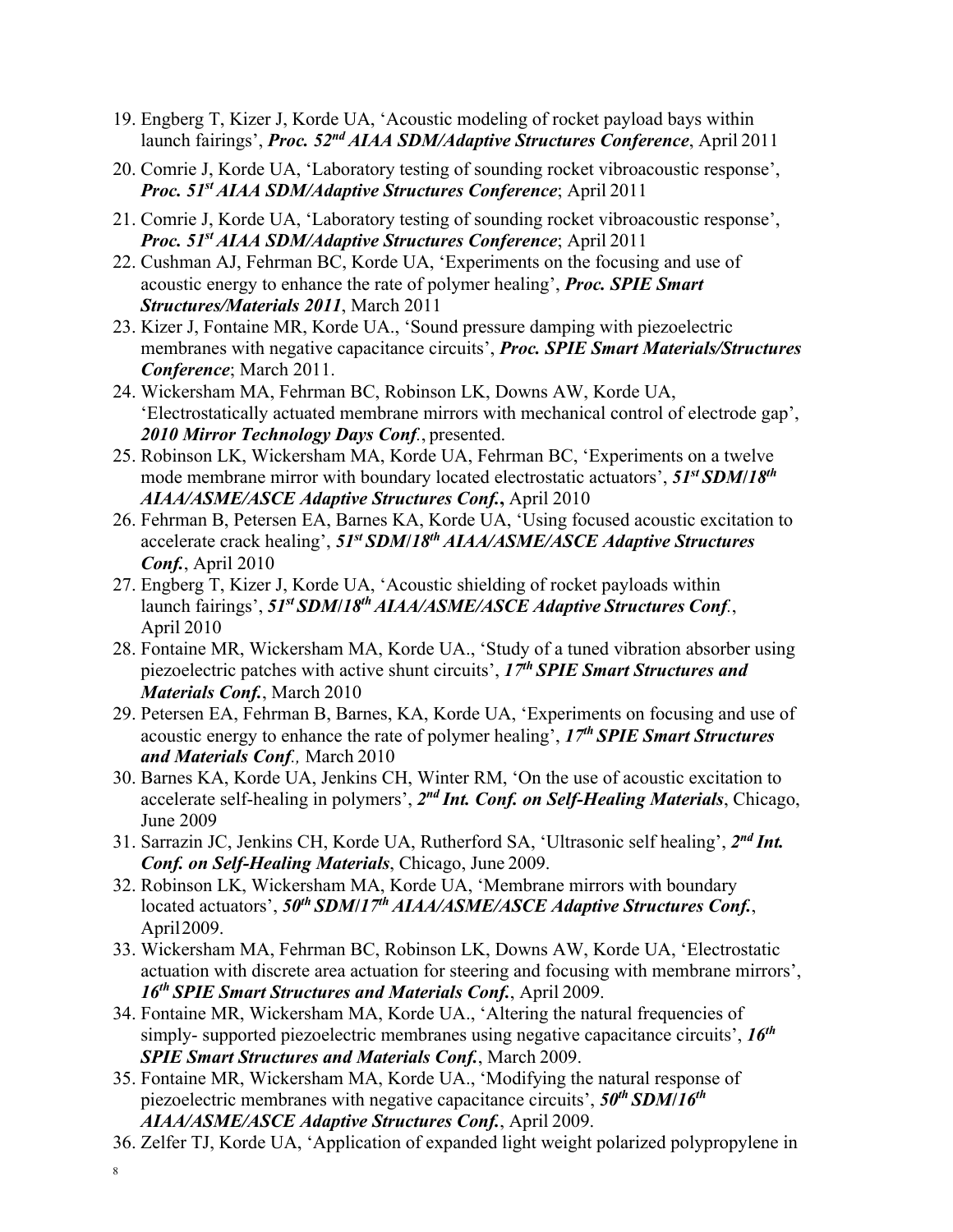noise shielding',  $50<sup>th</sup> SDM16<sup>th</sup> AIAA/ASME/ASCE$  *Adaptive Structures Conf.*, April 2009.

- 37. Zelfer TJ, Korde UA, 'Lightweight polarized polypropylene foam for noise shielding', *16th SPIE Smart Structures and Materials Conf.*, March 2009.
- 38. Wickersham MA, Downs A, Korde UA, Hofacker ME, Kingsbury NA, 'Membrane Reflectors with Variable Area Electrostatic Actuation for Laser Beam Guidance'**,** *Proc. 49th SDM/16th AIAA/ASME/ASCE Adaptive Structures Conf.*, Schaumberg, IL, April 2008
- 39. Wickersham MA, Downs A, Korde UA, Hofacker ME, Kingsbury NA, 'Recent Studies on Electrostatic Variable Area Actuation of Membrane Reflectors for Beam Guidance', *Proc. 15th SPIE Smart Structures and Materials Conf.*, San Diego, CA, March 2008
- 40. Petersen EA, Barnes KA, Korde UA, 'Studies on Wave Propagation on Thin Lightweight Structures', *Proc. 15th SPIE Smart Structures and Materials Conf.*, San Diego, CA, March 2008
- 41. Barnes KA, Petersen EA, Korde UA, 'Wave Propagation on Thin Lightweight Structures', 6. *Proc. 16th AIAA/ASME/ASCE Adaptive Structures Conf.*, Schaumberg, IL, April 2008
- 42. Wickersham MA, Zelfer TJ, Korde UA, Petersen EA, 'Recent Studies on Electronic Tuning of Out of Plane Stiffness and Dissipation of Piezoelectric Polymer Membranes', *Proc. 15th SPIE Smart Structures and Materials Conf.*, San Diego, CA, March 2008
- 43. Wickersham MA, Zelfer TJ, Korde UA, Petersen EA, 'Electronic Control of Stiffness and Dissipation of Piezoelectric Polymer Membranes', *Proc. 16th AIAA/ASME/ASCE Adaptive Structures Conf.*, Schaumberg, IL, April, 2008
- 44. Korde UA, 'Studies on a submerged flexible sheet type wave energy device with distributed point-wise secondary power conversion', *Proc. 26th ASME Offshore Mechanics and Arctic Engineering (OMAE) Symp*., June 2007
- 45. Korde UA, Wickersham MA, Farke JJ, Hofacker ME, 'Electrostatically actuated small circular membrane mirrors for laser beam guidance', *Proc. 48th AIAA SDM/15th Adaptive Structures Conf*., Honolulu, HI, April 2007
- 46. Korde UA, Wickersham MA, Farke JJ, Hofacker ME, 'Studies on small circular mirrors with electrostatic actuation and closed loop control', *Proc. 14th SPIE Smart Structures/Materials Conf.***,** San Diego, CA, March 2007
- 47. Korde UA, Petersen EA, Daugaard D, 'In-plane vibration response of piezoelectrically actuated membranes', *Proc.* 48<sup>th</sup> AIAA SDM/15<sup>th</sup> Adaptive Structures Conf., Honolulu, April, 2007
- 48. Korde UA, Petersen EA, Daugaard D, 'In-plane vibration of membrane strips and sheets with piezoelectric actuation and sensing', *Proc. 14th SPIE Smart Structures and Materials Conf.*, San Diego, March 2007
- 49. Korde UA, Wickersham, MA, Zelfer, TJ, Jenkins CH, Kjerengtroen L, 'On semiactive enhancement of the dissipation provided by piezoelectric films', *Proc. 14th SPIE Smart Structures and Materials Conf.*, San Diego, March 2007
- 50. Korde U.A., Wickersham, M.A., Carr, S.G.,Jenkins, C.H., 'Active control of material damping in a piezoelectric membrane', *Proc. 46th AIAA SDM/14th Adaptive Structures Conference*, Newport, RI, May 2006
- 51. Korde, U.A., Jenkins, C.H., Petersen, E.A., 'Acoustic energy propagation across cracks in a thin membrane structure', *Proc. 46th AIAA SDM/14th Adaptive Structures Conference*, Newport, RI, May 2006
- 52. Korde, U.A., Jenkins, C.H., 'Studies on small rectangular membranes with actuation along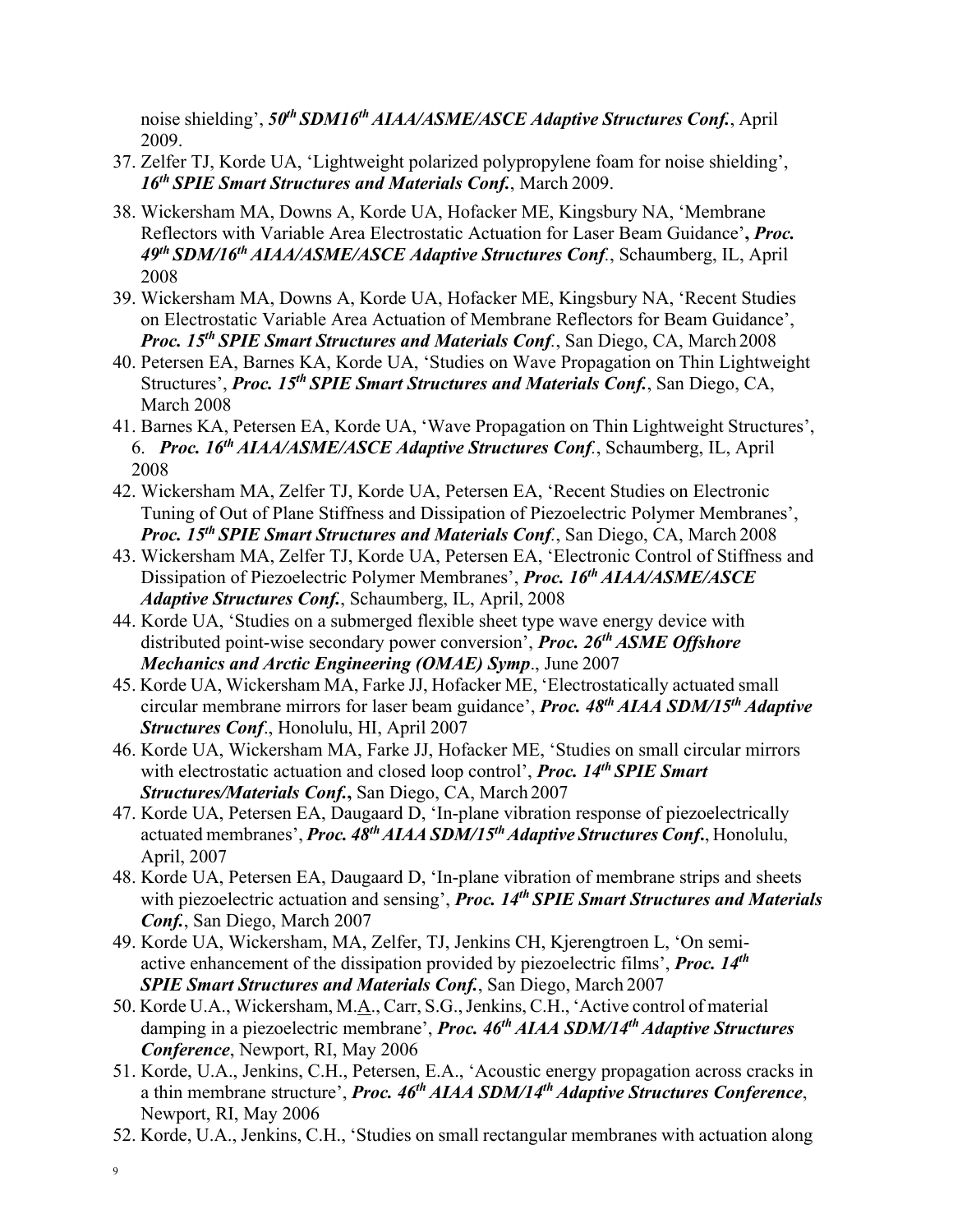the boundary', *Proc. 46th AIAA SDM/14th Adaptive Structures Conference*, Newport, RI, May 2006

- 53. Korde, U.A., Wickersham M.A., Carr, S.G., Jenkins, C.H., 'Active control of stiffness and damping of piezoelectric films', *Proc. 13th SPIE Smart Structures and Materials Conf*., San Diego, March 2006
- 54. Korde, U.A., Jenkins, C.H., Petersen, E.A., 'Energy transfer across cracks in a thin membrane strip', *Proc. 13th SPIE Smart Structures and Materials Conf***.**, San Diego, March 2006
- 55. Korde, U.A.,Jenkins, C.H., 'Adaptive rectangular membranes actuated near boundaries', *Proc. 13th SPIE Smart Structures and Materials Conf*., San Diego, March 2006
- 56. Korde, U.A., Langerman, M.A., Sears, J.W., 'Development of a smart substrate for a laser powder deposition process', *Proc. 13th SPIE Smart Structures and Materials Conf*., San Diego, March 2006
- 57. Korde, U.A., Langerman, M.A., Hainy, M.E., Zelfer, T.J., Sears, J.W., 'Active control of heat induced deformation in a laser deposition process', *Proc. 24th Int. Cong. Appl. Lasers and Electro- Optics (ICALEO)*, Laser Institute of America, Oct. 2005
- 58. Koester, J.J., Langerman M.A., Sears J.W., Korde U.A., 'Laser calorimeter for absorptivity measurement'*, Proc. 24th Int. Cong. Appl. Lasers and Electro- Optics (ICALEO)*, Laser Institute of America, Oct. 2005
- 59. Koester J.J., Langerman M.A., Sears J.W., Korde U.A., Buck GA, "Preliminary design of a calorimeter for experimental determination of effective absorptivity of metal substrates during laser powder deposition", *Proc. ASME- IMECE*, Orlando, Nov. 2005
- 60. Korde, U.A., and Jenkins, C.H., 'Lightweight multifunctional actuation systems', *Proc. 12th SPIE Smart Structures and Materials Conf*., San Diego, CA, March 2005
- 61. Korde, U.A., Jenkins, C.H., Sears, J.W., Husman, M.J., 'Development of a micromotor design for space applications', *Proc. CANEUS 2004 Micro-technology Conf.,* Monterey, CA, 2004
- 62. Pollard, E.L., Korde, U.A., Jenkins, C.H., 'Shape memory alloy microactuators for space applications', *Proc. CANEUS* **2004** *Micro-technology Conf.*, Monterey, CA, 2004
- 63. Korde U.A., Langerman M.A., Buck G.A., Kalanovic V.D., 'Feedforward laser power specification for uniform cooling of thin-walled parts', *Proc. ASME- IMECE*, Anaheim, CA, Nov. 2004
- 64. Langerman , M.A., Buck, G.A., Korde, U.A., and Kalanovic, V.D., "Thermal Control of Laser Powder Deposition - Heat Transfer Considerations", *Proc. ASME- IMECE*, Anaheim, CA, Nov. 2004
- 65. Korde, U.A., 'On controlled oscillating wave energy converters with submerged reaction mass', *Proc.* 22<sup>nd</sup> ASME-Offshore Mech. And Arctic *Engr.* (OMAE) Conf., Cancun, Mexico, June 2003
- 66. Korde, U.A., 'Nonlinear dynamics of a damped floating body under switching control', *Proc. 21st ASME Offshore Mechanics, Ocean, and Arctic Engineering Conf.*, Oslo, Norway, June 2002
- 67. Korde, U.A., Schoen, M.P., and Lin, F., 'Strategies for time-domain control of wave energy converters in irregular waves', *Proc. 11th Int. Soc. Offshore and Polar Engr. (ISOPE) Conf.*, Stavanger, Norway, June 2001
- 68. Korde, U.A., 'Control system applications in wave energy conversion', *Proc. MTS/IEEE Oceans 2000*, Providence, RI, Sept. 2000 (invited paper)
- 69. Korde, U.A., 'On the use of oscillation constraints in providing a reaction for floating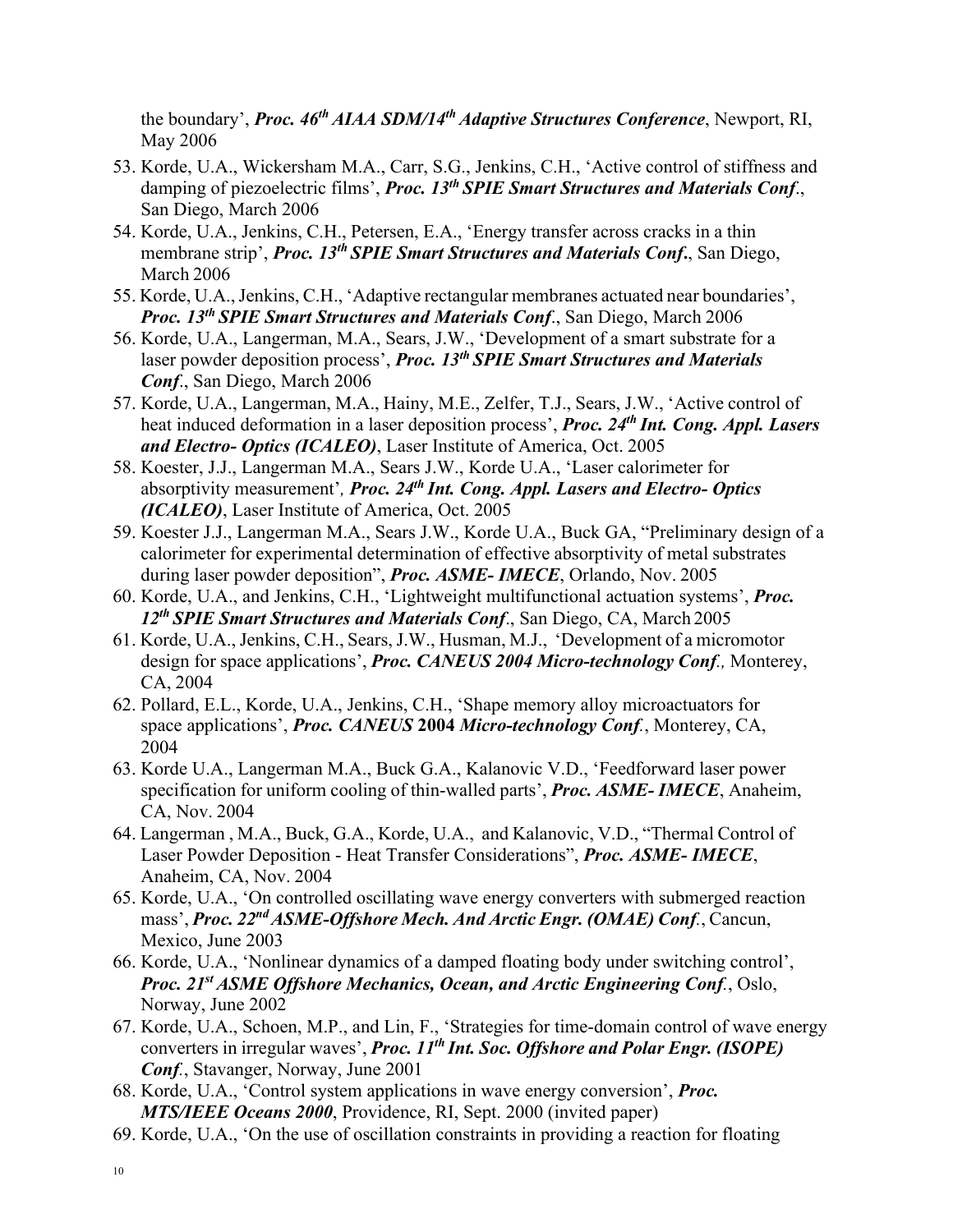wave energy converters', *Proc. 10 th Int. Soc. Offshore and Polar Engr. (ISOPE) Conf.*, Seattle, May, 2000

- 70. Korde, U.A., 'On control approaches relevant to wave energy conversion', *Proc. IEEE Oceans 98*, Nice, France, Sept. 1998
- 71. Pizer, D.J. and Korde, U.A., 'Recent studies on Mighty Whale hydrodynamics', *Proc. Third European Wave Energy Conference*, Patras, Greece, Sept. 1998
- 72. Korde, U.A., 'Active heave compensation in deep-water drilling and wave-energy conversion', *Proc. 17th ASME Offshore Mechanics and Arctic Engineering Symp. (OMAE-98)*: Offshore Tech., Lisbon, Portugal, July 1998
- 73. Korde, U.A., 'Control strategies for oscillating water column wave energy devices', *Proc. Second European Wave Energy Conference*, Lisbon, Portugal, Nov.1995
- 74. Korde, U.A., 'Nonlinear dynamics of a system of cooperating robots', *28th ISATA Robotics, Vision, and Motion Conference*, Stuttgart, Germany, Sept. 1995
- 75. Korde, U.A., 'On the dynamics of a robotic MIG welding process', *Proc. 5th RI/SME World Conference on Robotics Research.* Cambridge, MA, September 1994
- 76. Korde, U.A., Skaar, S.B., Gonzalez, E., 'Three-dimensional camera-space manipulation using servoable cameras', *Proc. Intelligent Robots and Computer Vision, SPIE OE/Tech Conf.*, Boston, MA, 1992.
- 77. Korde, U.A., Chen. W.Z., Skaar, S.B., 'Three-dimensional rigid-body positioning using camera-space control', *Proc. 29 th Annual Allerton Conf. on Control***,**  *Decision, and Computing*, Allerton, IL, 1991 (invited paper)
- 78. Korde, U.A., 'On a wave energy device for possible application in communication and spacecraft propulsion', *Proc. 3rd Int. Symp. on Ocean Wave Energy Utilization*, Tokyo, Japan, 1991
- 79. Korde, U.A, 'Control system for a wave energy device in multi-frequency waves', *Proc. 3rd Int. Symp. on Ocean Wave Energy Utilization*, Tokyo, Japan, 1991.
- 80. Korde, U.A., Maeda, H., 'OWC type absorbing wavemaker', *Proc. Int. Conf. TECHNO- OCEAN*, Kobe, Japan, 1988.
- 81. Maeda, H., Korde, U.A., Suzuki, F., 'Optimized design of attenuator OWCs', *Proc. Int. Conf. PACON*, Honolulu, HI, 1988
- 82. Maeda, H., Korde, U.A., Hayashi, H. 'Optimization of the attenuator OWC wave energy device', *Proc. 2nd Symp. on Wave Energy Utilization*, Tokyo, Japan, 1987
- 83. Ravindran, M. and Korde, U.A. 'Studies on the oscillating water column (OWC) wave energy device', *Proc. IEEE Oceans 84*, New York, NY, 1984.

### **E.** *Research Monograph***:**

Korde, U.A., *Optimal Control of Floating Wave Energy Devices*, Research Monograph, Marine Technology Department, JAMSTEC, January 1999

### **Society Memberships**

American Society of Mechanical Engineers (ASME): Fellow Marine Technology Society (MTS): Member American Geophysical Union (AGU): Member

# **Current Teaching**

EN 570.422: Resilience of Ecological Systems: Spring 2020.